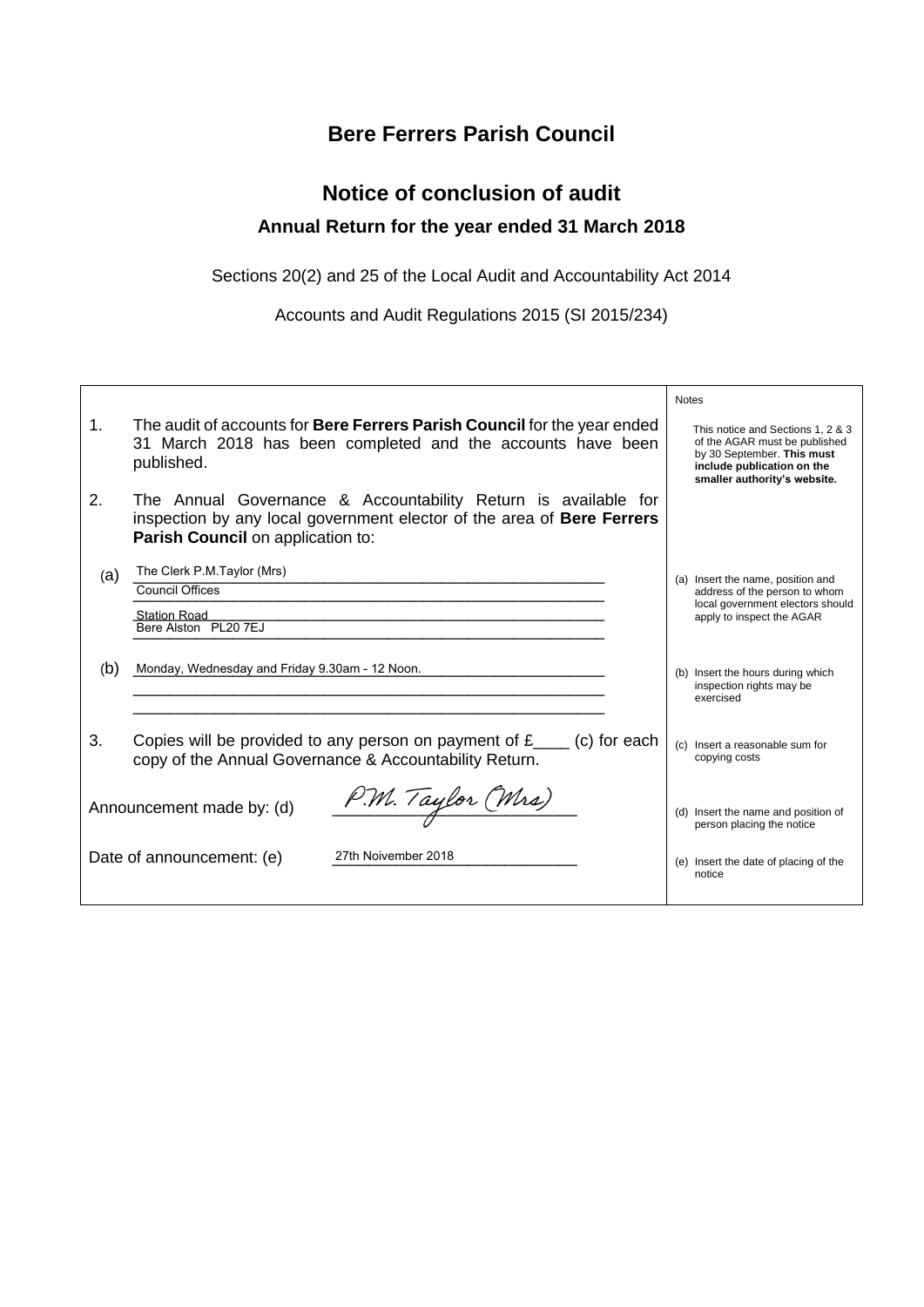

Mrs P M Taylor Bere Ferrers Parish Council Council Office Station Road Bere Alston Yelverton Devon PL20 7EJ

Our ref Your ref Invoice no: DV0027 SB00767 SB201804876 VAT no: GB 440 4982 50 Email [sba@pkf-littlejohn.com](mailto:sba@pkf-littlejohn.com)

22 November 2018

# **INVOICE**

Professional services rendered in connection with the following:

Limited assurance review of Annual Governance & Accountability Return for year ended 31 March 2018

Additional charges (where applicable) as detailed on attached appendix A

| Additional fees (where applicable) as detailed on attached appendix B | £0.00 |
|-----------------------------------------------------------------------|-------|
| <b>TOTAL NET</b>                                                      | £0.00 |
| VAT @ 20%                                                             | £0.00 |
| <b>TOTAL PAYABLE</b>                                                  | £0.00 |

#### **PAYMENT IS DUE ON RECEIPT OF INVOICE**

**For payments by cheque, please return the remittance advice with your payment to: PKF Littlejohn LLP, Credit Control (SBA), 2nd Floor, 1 Westferry Circus, Canary Wharf, London E14 4HD**

**For payments by credit transfer, our bank details are:-**

**HSBC Bank plc Sort Code: 40-02-31 Account number: 11070797 Account Name: PKF Littlejohn LLP Please include DV0027 or Bere Ferrers Parish Council as the reference.**

**For account queries, contact [creditcontrol@pkf-littlejohn.com.](mailto:creditcontrol@pkf-littlejohn.com)**

Tel: +44 (0)20 7516 2200 · Fax: +44 (0)20 7516 2400 · DX 42660 Isle of Dogs · www.pkf-littlejohn.com PKF Littleiohn LLP . 1 Westferry Circus . Canary Wharf . London E14 4HD